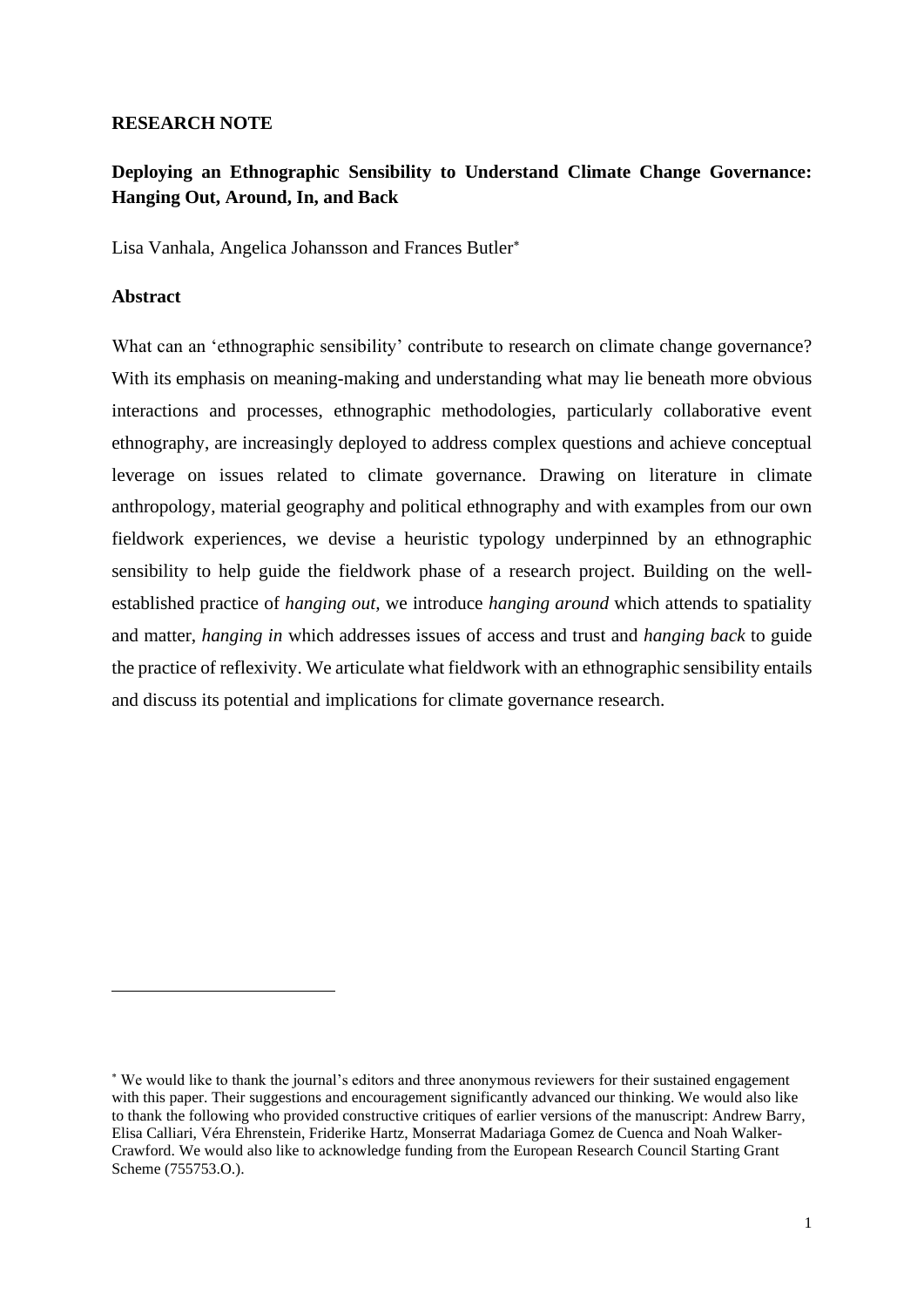#### **Introduction**

Studying the complexity of global environmental governance (GEG) has encouraged interdisciplinarity and innovation in research methods (Nielsen and D'haen 2014; O'Neill et al 2013; O'Neill and Haas 2019). Looking beyond macro-political questions, ethnography adopts a processual view of governance focused on interactions which can reveal previously invisible actors and social structures allowing for conceptual innovation (Corson et al 2019; O'Neill and Haas 2019). However, the use of ethnography to study GEG is in a state of uneven development. On the one hand, a series of studies using collaborative event ethnography (CEE) have made important conceptual and methodological contributions to the study of international negotiations (Brosius and Campbell 2010; Corson et al 2014; Corson et al 2019; Duffy 2014; Marion Suiseeya and Zanotti 2019; Zanotti and Marion Suiseeya 2020). On the other hand, Neilsen and D'haen 2014's methodological review of qualitative research in one environmental journal found sparse accounts of participation observation and did not refer to ethnography. Further, while CEE scholars rigorously discuss their use of ethnographic approaches, Neilsen and D'haen's more general overview (2014) found that there is often insufficient information provided about methodology, a regrettable omission in the case of interdisciplinary research given the varied epistemologies between (and within) different disciplines. It is also not always clear whether the conceptual distinction between ethnography as a methodology and as the method of participant observation (Jackson 2008; Schatz 2009) is fully acknowledged. Indeed, O'Neill and Haas (2019) specifically ask how ethnographic approaches provide additional insight compared with participant observation.

Our aim is to respond to that call and to contribute to the development of methodological approaches in the study of climate governance in two ways. First, drawing on recent advances in climate change anthropology, material geography and political ethnography, we consider the use of and potential for an ethnographic sensibility in studying GEG. Second,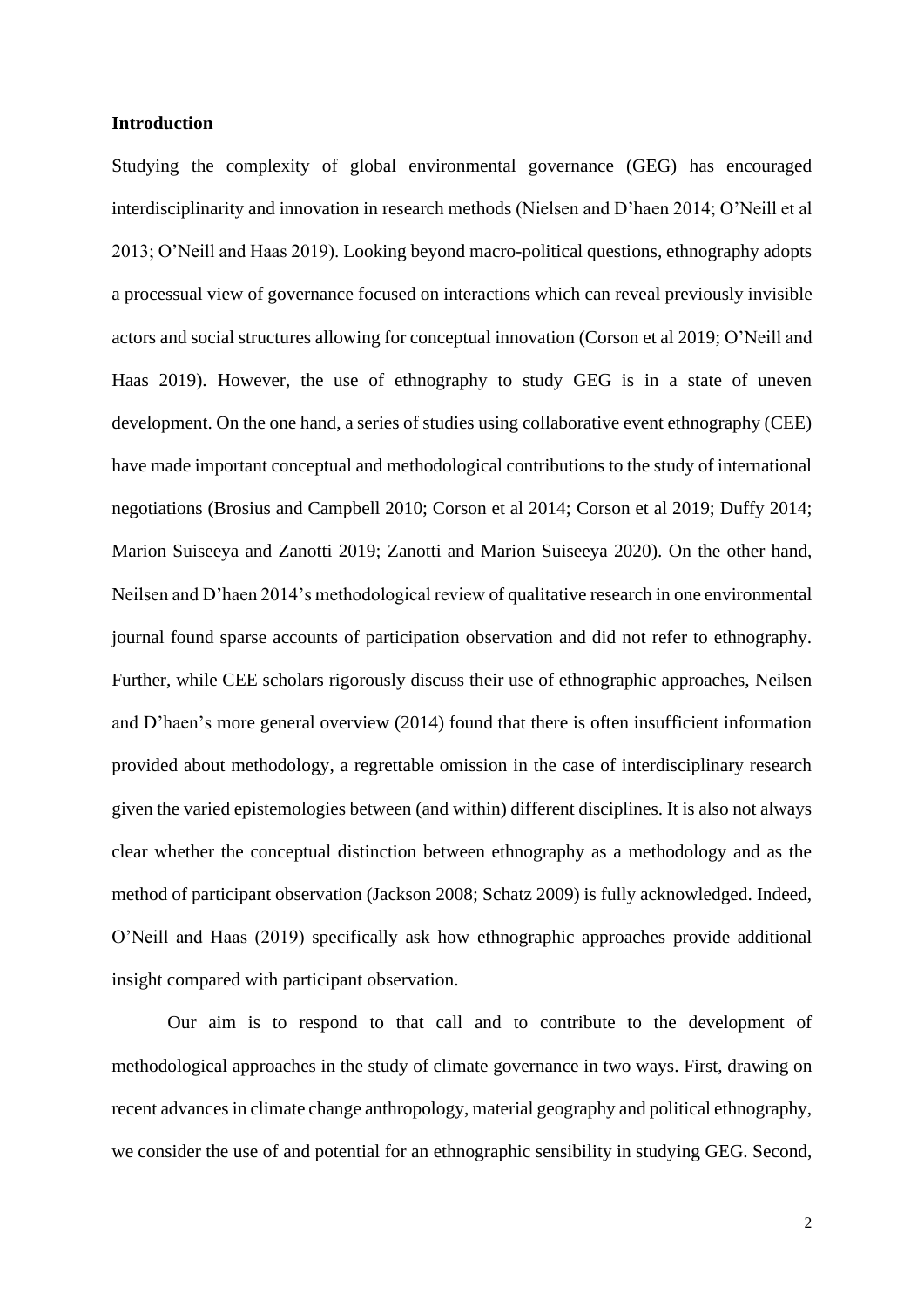building on existing studies, we develop a heuristic typology to inform the practice of deploying an ethnographic sensibility in climate governance fieldwork. To advance discussions on epistemology and research practice, we seek to engage with qualitative environmental social scientists, particularly in international relations and political science where ethnographic methods are increasingly being deployed as well as with longer-standing practitioners of ethnography. We also have in mind the needs of a new generation of climate governance scholars, who often want, and are expected, to draw on a wide range of methods to address complex, multi-scalar problems (O'Neill et al 2013).

#### **An Ethnographic Approach to Studying Climate Governance**

Ethnography involves approaching the research design in a cognitively expansive way. It pays attention to what people do as well as what they say, explores how people make sense of their worlds and seeks to answer the kinds of questions that resist simple or intuitive causal explanations (Cook and Crang 1995; MacKay and Levin 2015). By paying attention to overlooked actors and processes and "locating the transitory, dispersed, and often hidden sources of power in contemporary networks of environmental governance" (Corson et al 2014, 34), an ethnographic approach can expand the range of data sources, reveal power dynamics and processes of marginalisation while addressing the under-theorization of the various factors influencing global environmental governance.

We observe uneven development in terms of the scales, policies, processes, sites, materials and actors within climate governance that have been studied using ethnographic techniques. At the local level, scholars are advancing understanding of how city officials respond to climate change, how scientists create knowledge and how communities can participate in climate research (Knox 2020; Naquin et al 2018; Ramírez-i-Ollé 2020). Recent organisational and trans-organisational ethnographies have revealed the internal logics and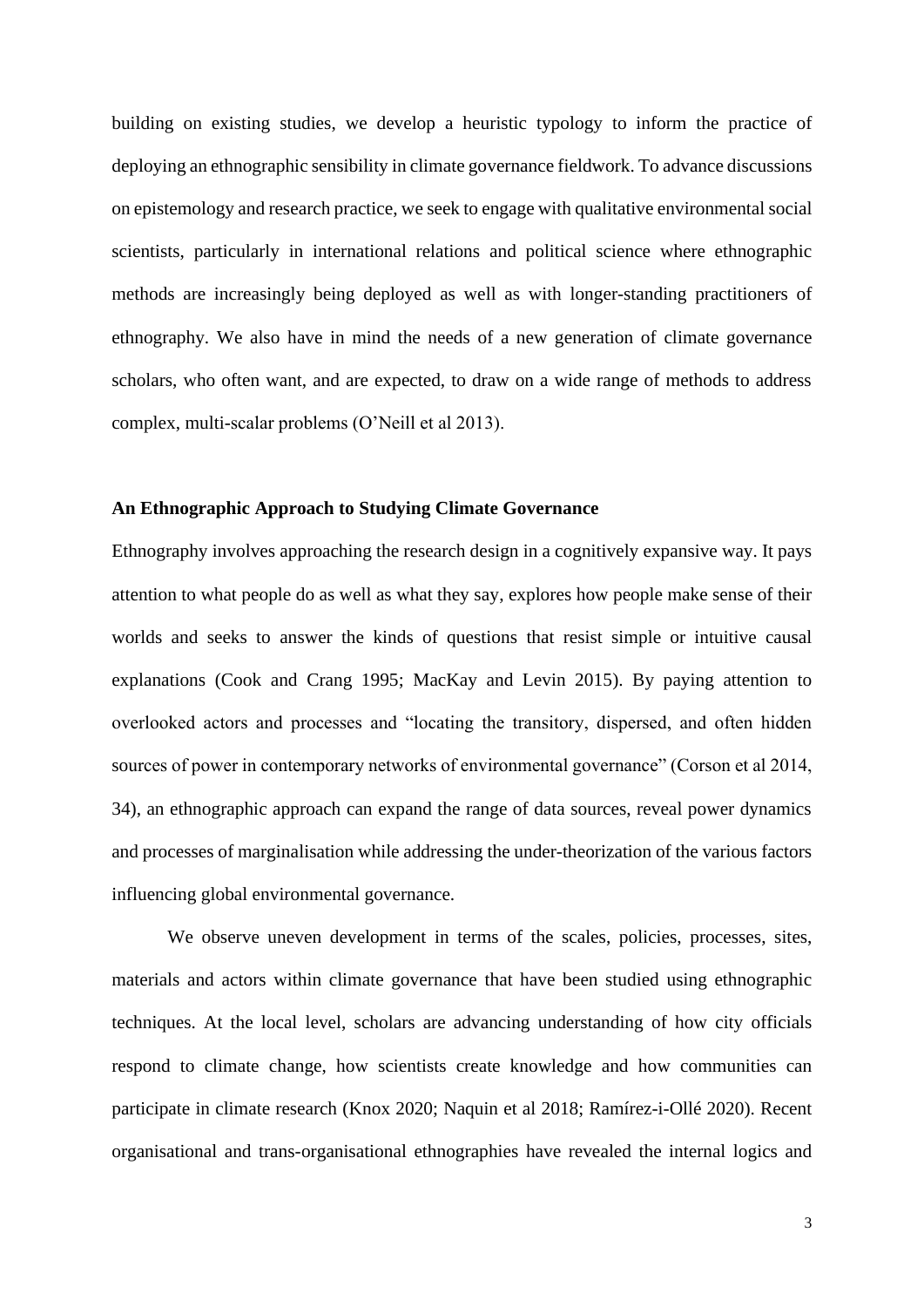everyday rationalities of institutional mechanisms (MacDonald 2015; Thaler 2021). At the international level ethnographic approaches are deployed to make visible and thereby 'make sense' of politics and power in climate negotiations, whether through CEE involving large teams researching at many sites, building on Marcus' (1995) 'multi-site' ethnography (Corson et al 2014) or studies undertaken by fewer researchers (Calliari et al 2020).

Given the role that nationally-determined contributions will make in achieving the Paris Agreement's objectives, we see potential for more ethnographic research at the national scale. Ethnographic techniques may be uniquely useful in identifying, for example, where the barriers to effective implementation lie and how and why value-based decisions will be made about adaptation measures. Ethnographically-informed comparative work at this level could advance knowledge about the interaction of international norms, regional institutions and domestic political culture and the 'vernacularization' of global standards, concepts and legal frameworks (Brunnée and Toope 2010; Merry 2006).

A further area in development concerns the stages of the international policy process. The use of ethnography has uncovered important insights about agenda setting and agreement making (Hughes and Vadrot 2019), yet the practices of global policy implementation, compliance and enforcement processes are also amenable to this methodology. This type of research contributes to the development of a holistic understanding of where and how power, responsibility, accountability and justice manifest across the global policy process (Bulkeley and Newell 2015; Corson et al 2014; Thew et al 2020). Such an approach can also shed light on issues such as how climate governance objects are constructed (e.g. Allan 2016); how international agreements are "unmade" later in the policy process; the role and power of bureaucratic and NGO actors (e.g. Jinnah 2014; Larsen and Brockington (2018) and the conditions under which climate law is (not) complied with (e.g. Walker-Crawford 2019).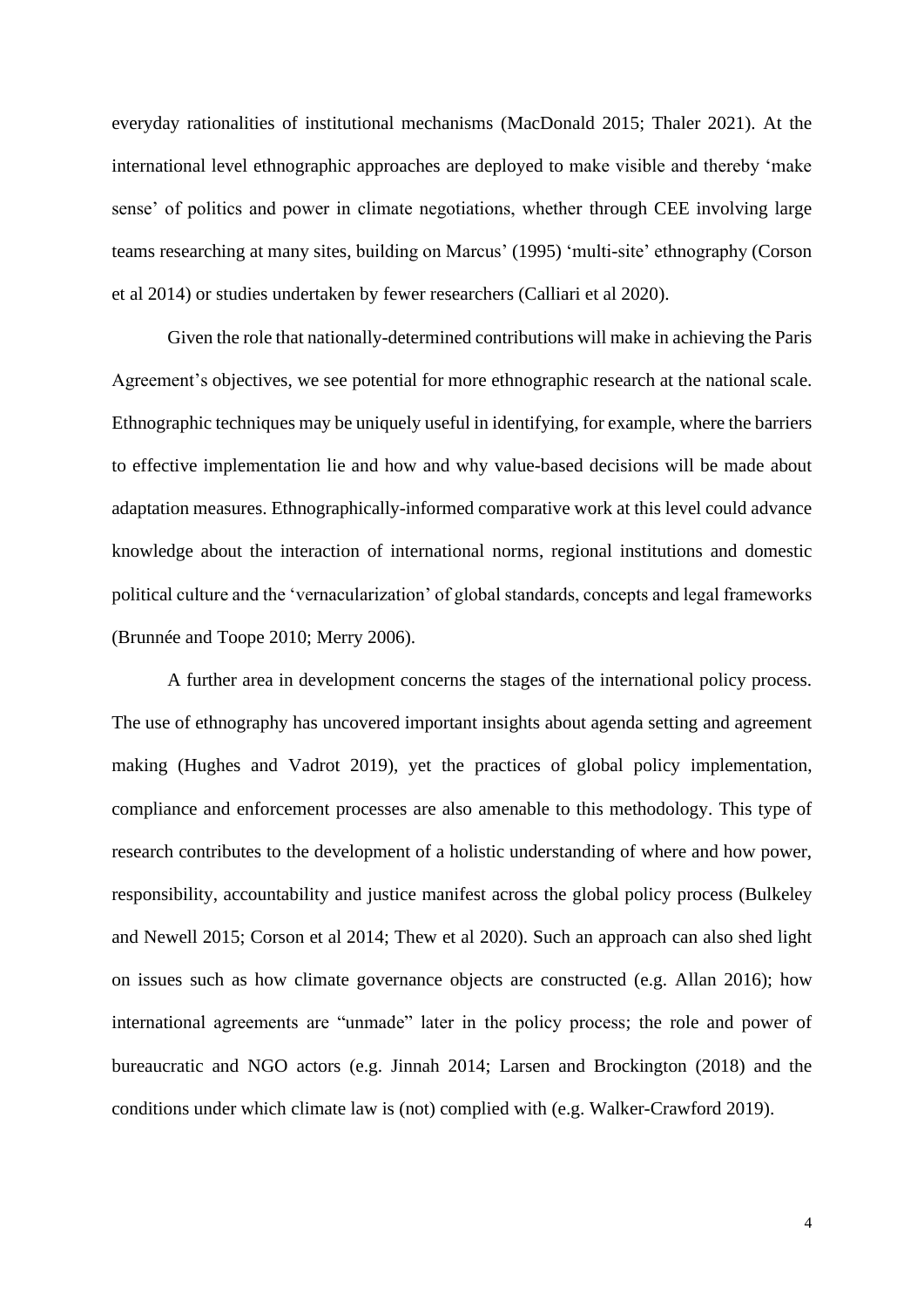An interesting development relates to the types of actors whose political role or agency is brought into the frame. Recent climate governance research has advanced our understanding of the role of non-traditional actors, such as indigenous groups and youth coalitions, in the UNFCCC negotiations (Marion Suiseeya and Zanotti 2019; Thew et al 2020). Questions of who/what a 'political actor' is require paying attention to the role of space and place, gender and bodies, and ongoing processes of racialisation and colonialism. Widening the scope of what constitutes a 'political actor' and the locations and circumstances in which they struggle for influence, usefully problematizes the dynamics in which global climate policy is generated and allows existing theoretical boundaries about 'the political' to be revisited (Schatz 2009).

Scholars are exploring how human intention and meaning are enmeshed with materiality and articulating the significance of non-human actors – for example, ice, carbon dioxide and forests – in political processes (Aykut 2016; Ehrenstein 2018; O'Reilly 2018). Inspired by political theories of 'thing-power' and notions of how matter can 'force thought,' it becomes possible to consider the political contribution of 'vital materials' and other nonhuman 'actants' (Bennett 2010; Latour 2005; Stengers 2010). A 'material politics' brings technologies, infrastructure and other matter into the frame not as passive objects but as lively, contingent and unpredictable forces which, through their interconnectedness, produce political effects (Barry 2013).

## **Ethnography as Sensibility**

A number of recent studies in environmental governance specify the use of ethnographic methods. Some treat it as synonymous with participant observation or instantiated by long periods of time in the field; others say their research is ethnographic without explaining how, why or with what effect while other scholars provide more detail (e.g., De Pryck 2021; Fletcher et al 2018; Knox 2020; Poulsen et al 2021; Thaler 2021; Thew et al 2020). We draw attention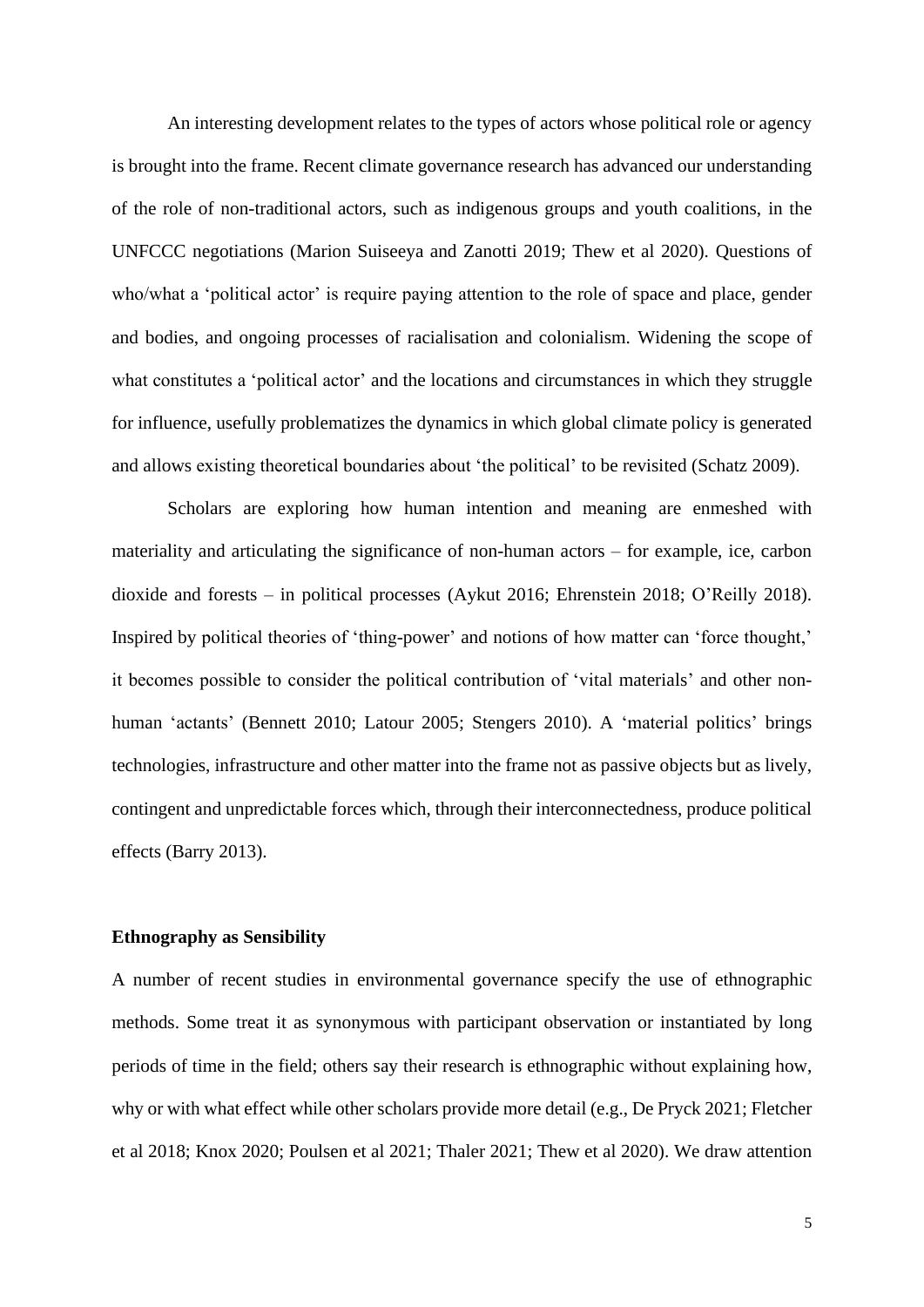to the variation in research practice and suggest the value of exploring the practice of ethnography as methodology rather than just method for GEG research.

Grounded in ethnography's commitment to looking beyond previously accepted conceptions, uncovering the invisible and being alert to the unexpected, an ethnographic sensibility goes beyond the face-to-face contact of conventional participant observation and informs the entire research 'enterprise' (Pader 2014; Schatz 2009; Yanow 2009). Researching with an ethnographic sensibility is an approach that covers the entire arc of the research project from identifying research questions through the phases of fieldwork, data collation and analysis, assessing findings to dissemination involving an ongoing reflexivity about the entire research process (Jackson 2008; Yanow 2009). Collapsing any 'absolute distinction' between the researcher and the field, an ethnographic sensibility encourages researchers to allow what happens there to challenge existing ways of thinking (Jackson 2008). In seeking to understand the contexts and contingencies that make what might seem like 'irrational' behaviours, outcomes or effects intelligible and to capture what might otherwise have been excluded as data, the researcher may deliberately plan for 'accidental' research opportunities (Fujii 2014; Henderson 2016; Pader 2014; Simmons and Smith 2017). While recognising that the fieldwork stage is only one constituent part of the life cycle of research, we focus on it as a moment where the ethnographic sensibility is particularly brought to life.

## **Operationalising an Ethnographic Sensibility**

To put the principles of an ethnographic sensibility into practice we introduce a heuristic typology as a repertoire of thought-processes and activities that researchers can engage with in thinking about their fieldwork. Our 'hanging' heuristic draws on theoretical insights and practical guidance from across disciplines(Henderson 2016; Herzog and Zacka 2019; Holbraad and Pedersen 2017; Naylor et al 2018; Popke 2009; Sedlačko 2017; Vrasti 2008). It also seeks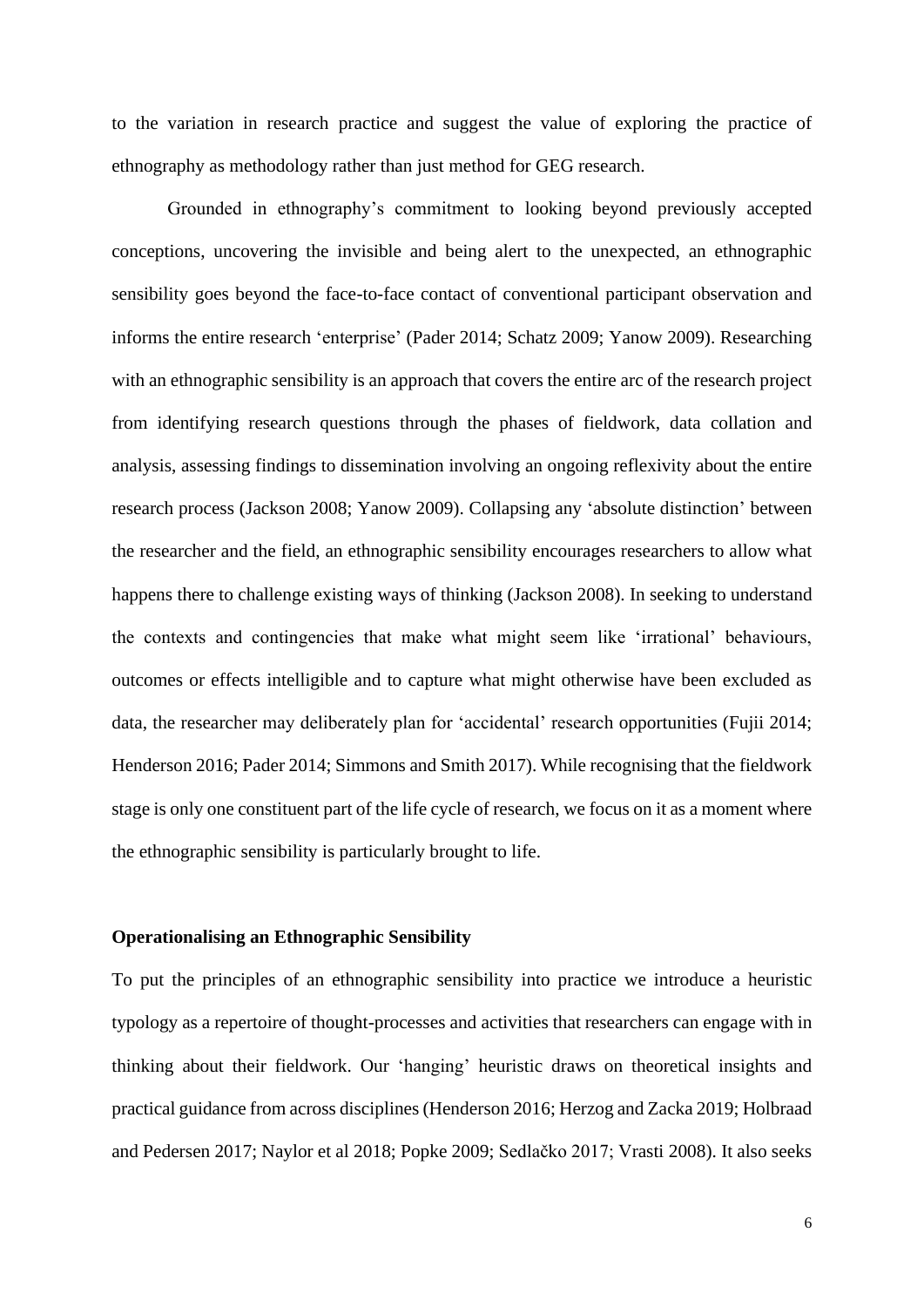to encourage reflection on the shifting constitutive nature of 'the field' and the human, spatial and material entanglements within it (see figure 1).

## *[INSERT FIGURE 1 HERE]*

## *Hanging out*

In its long-standing incarnation, hanging out, or 'deep' or 'serial' hanging out, involves 'closein' immersion in the lives of a group of people in a locality over a long period (Clifford 1988; Geertz 1998). The concept captures the depth of the immersion, its duration and the notion of making oneself available, often in informal and social settings, to develop field relationships (Browne and McBride 2015; Nair 2021). It involves seeking out opportunities that may yield different reflections than those obtained through more structured methods or which those methods can inhibit. However, it is not 'just' hanging out in the common meaning of the term but part of a rigorous methodology based on a theory of learning (Evans 2012). By hanging out, researchers can capture how people contextualize their ideas in the before and after moments of formal interviews or by 'following' research participants in their daily work (Billo and Mountz 2015). In international climate governance research, hanging out has often involved following people from the formal negotiation room to corridors and attending 'cocktail parties' (Calliari et al 2020; Corson et al 2014 but see Kuus 2013).

Hanging out also involves the research tactic of observing key people and their networks in a variety of locations (Paterson 2019). This can shed light on how power plays out across different settings. For example, one of us observed workshop discussions on Climate Change Loss and Damage organised by civil society organisations alongside the 2019 Bonn Climate Conference. A breakout group was supposed to be discussing the definition of 'loss and damage' but a delegate from a Global North country steered the discussion towards the issue of finance (the topic at other sessions) to the observable frustration of the moderator. The delegate, who had the right to intervene in the formal negotiations in contrast to the moderator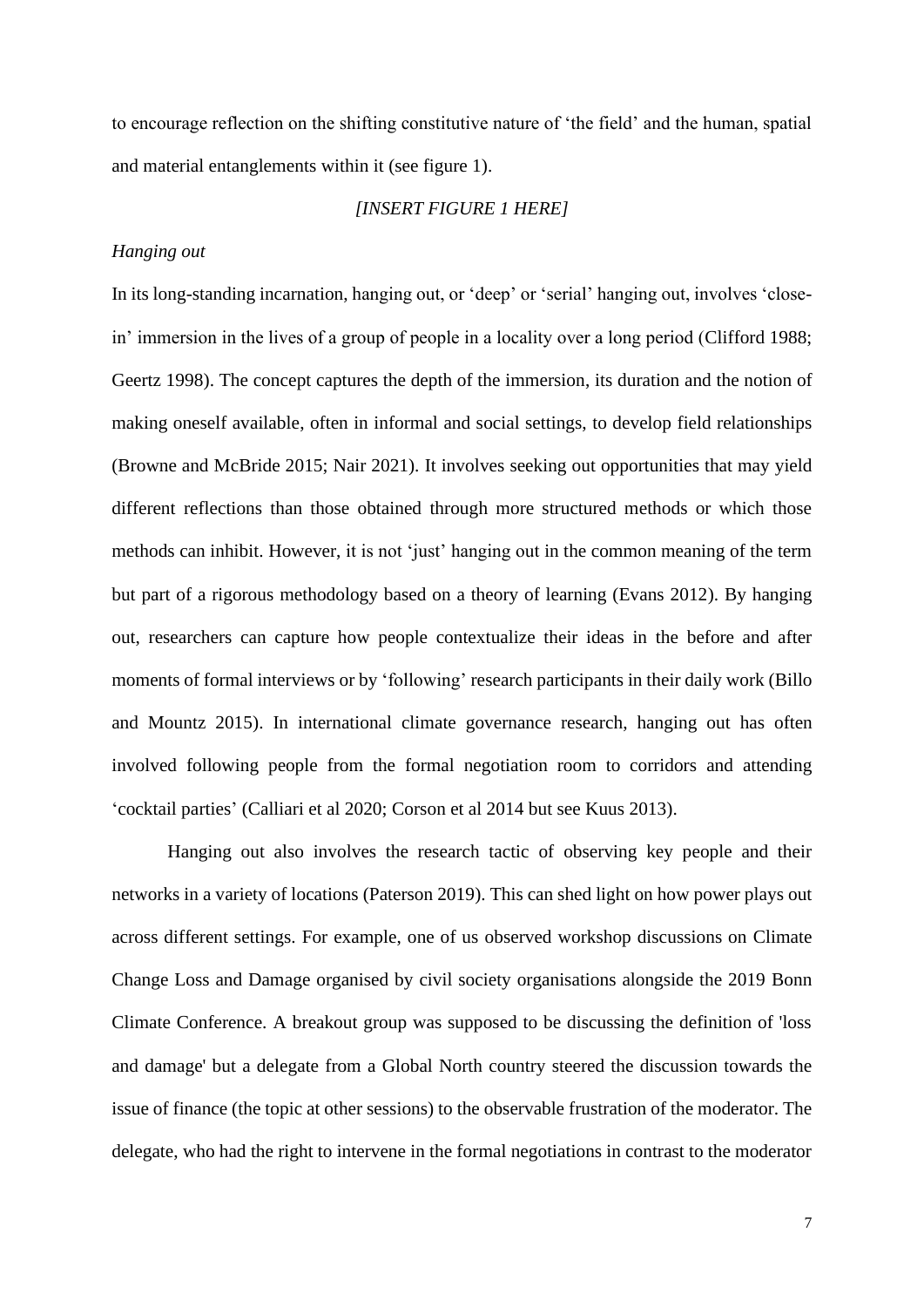who was an accredited 'observer' with only limited intervention rights in that forum, was overriding conventions within the breakout group about agenda setting and the role of the moderator. Witnessing these kinds of struggles in dispersed locations provides insight into the challenges faced by civil society in participating in governance.

## *Hanging around*

Our notion of 'hanging around' encourages a sensibility to space, place and matter. Drawing on theories of the production of space, place as process and its role in political contestation (Campbell 2018; Lefebvre 1991; Massey 1994), the idea of *hanging around* extends the researcher's gaze to 'mundane' entanglements between people, place and materials (Richardson and Thieme 2018). Observations of quotidian spatial practices, beyond official places of interaction, can contribute to understanding how environmental governance is realised or undermined. During their research at the 21st Conference of the Parties of the UNFCCC, Marion Suiseeya and Zanotti (2019, 47) recorded the "plentiful food service options and well-lit bathrooms" in the restricted access sites of the Blue Zone in contrast to the Green Zone (the location of side events and exhibitions and open to a wider group) where people sometimes had "hour-long lines only to arrive at the counter and learn the food had run out" and where the "pitch-dark, outhouse-like toilet stalls had no lights and often had multiple units out of order." The way space is constructed and the conditions within it are brought into the analysis and highlight how power and marginalisation are empirically established.

What we refer to as 'hanging around' is neither aimlessly 'hanging about' (Woodward 2008) nor just 'waiting around' but involves being purposively alert to the role of matter or technology in relation to place and people. The material may figure in politics both as an issue or governance object and in terms of the material arrangement of political institutions, debates, practices and processes (Barry 2013; Knox 2020). Participant observation where the researcher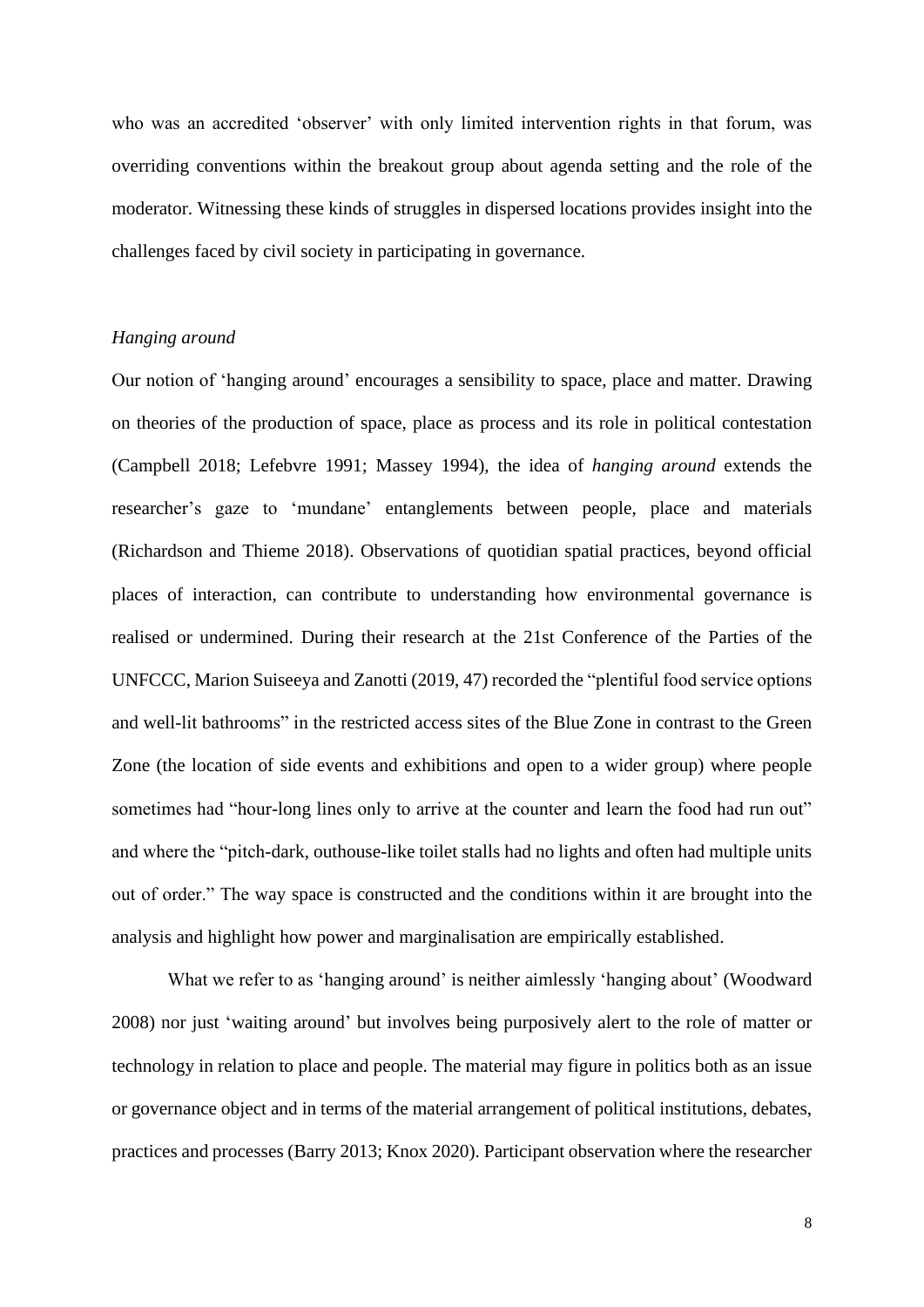takes note of what is presented or available may miss the significance of how underlying material arrangements – or the 'power of things' – might shape political dynamics. For example, one of us attended a public consultation meeting between the responsible state agency and the community over an infrastructure project to restore land lost to coastal erosion and sea level rise. The issue is controversial because of its effect on fishing. On the surface, the event appeared to be a low-key, subdued affair. The set-up in the room involved a series of stands depicting images of the proposed works beside which stood officials answering questions from small numbers of people. Elsewhere in the room, people, mainly from the fishing community, gathered in groups chatting. Everyone was standing and milling about because chairs had not been put out, they were stacked up along one wall. Several attendees mentioned the absence of chairs and how at previous events there had been formal presentations with chairs for the community to sit on. However, apparently, the discussions had become heated as the affected community stressed their opposition to the plans. One person remarked that the reason there were not any chairs was because of the risk that people would throw them. The observable quiet interaction was not an accurate representation of the strength of community feeling or the nature of the state's engagement with the community. Being alert to casual conversations and the political role of material objects, offered an empirical contribution to the research aim of theorising the performance of state responsibility for climate action.

## *Hanging in*

We use the term *hanging in* to characterise the temporal dimension of ethnographic research and how questions of access and participation are navigated. While traditional ethnographies involve long periods of time immersed in the field, a review of recent ethnographic research in Geography found there is often ambiguity about the number of trips and the duration of each immersion (Hitchings and Latham 2020). We see hanging in as less about the number of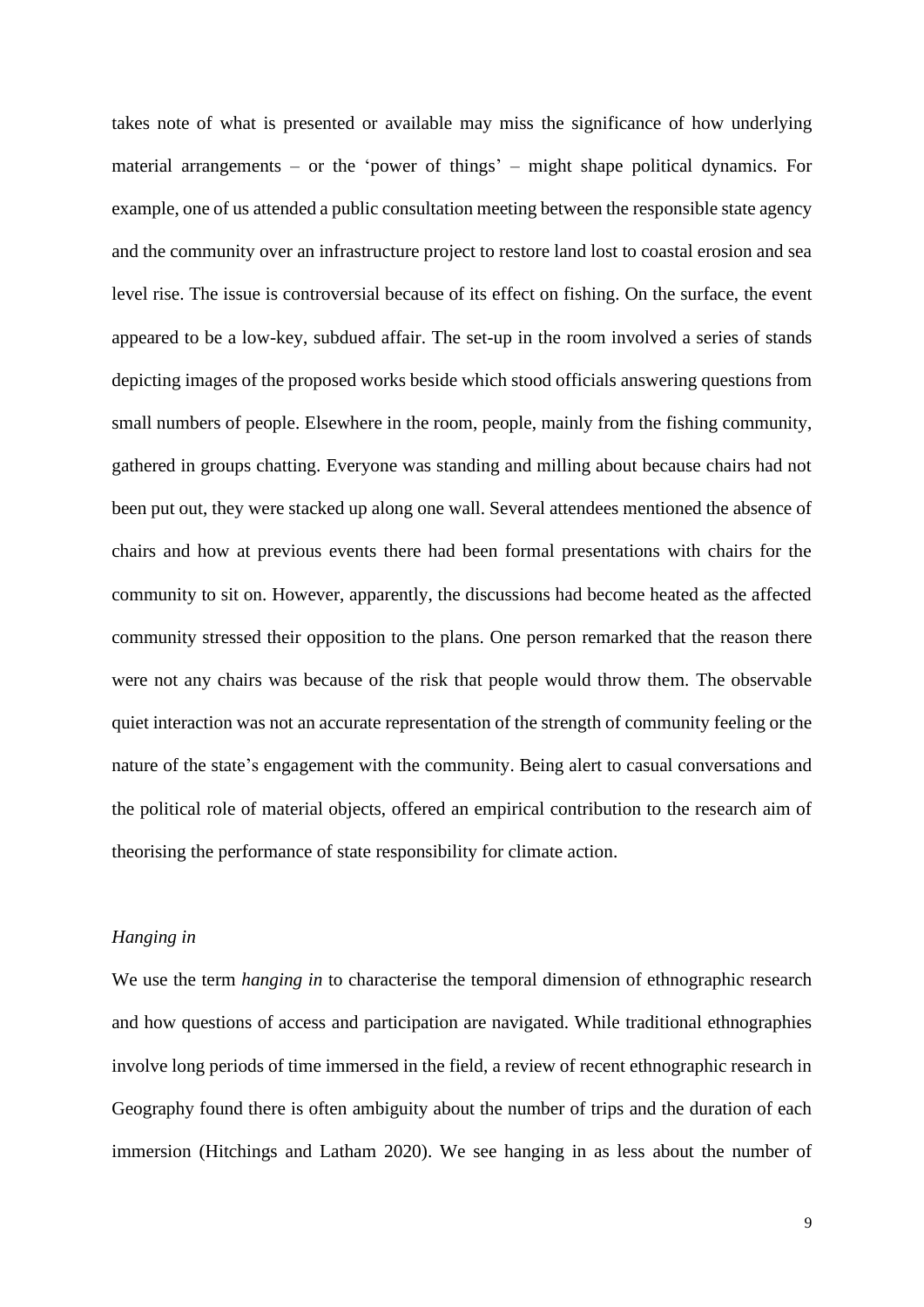months clocked up than as a way for researchers to reflect on and describe practices of visiting, inhabiting, retreating and revisiting the field and how that affects their research (Burawoy 2003). Two of the authors are following UNFCCC processes and our practice of extended yet intermittent hanging in – in sync with the schedule of meetings – allows us to see how concepts, for example "expertise" or "climate displacement" are produced, contested and shaped over time through processes and practices of negotiation and institutionalisation.

Hanging in also represents the ongoing process of gaining access to key interlocutors (Woodward 2008). Through culturally appropriate hanging out and becoming 'known as a regular' the researcher can develop relationships and increase research opportunities though it takes time, patience, and personal resilience (Browne and McBride 2015; Kawulich 2011). Through strong relationships with research interlocutors (many of whom have been involved in climate governance for years, if not decades) we have been given access to information about what occurs in closed meetings, a common feature in climate diplomacy. Maintaining long-term relationships and conducting repeat interviews provides insight into how people's attitudes and positions change over time (Thew et al 2020). This concept also embraces the adoption of a collaborative, participatory and decolonial research design which allows for more equitable relationships with participants (Zanotti and Marion Suiseeya 2020).

## *Hanging back*

Our term *hanging back* captures the reflexivity needed to assess both the implications and the potential pitfalls of an ethnographic sensibility. It covers ethical issues, researcher positionality, field sensitivities, what constitutes manageable, rigorous and trustworthy data and whether that data can bear the weight of knowledge claims. At times, hanging back will be more appropriate than the proactive stances of hanging out, around and in. Like other controversial and contested areas (Browne and McBride 2015), interlocutors may be reluctant to participate in climate governance research. Similarly, when researching sites of climate impact, risk, vulnerability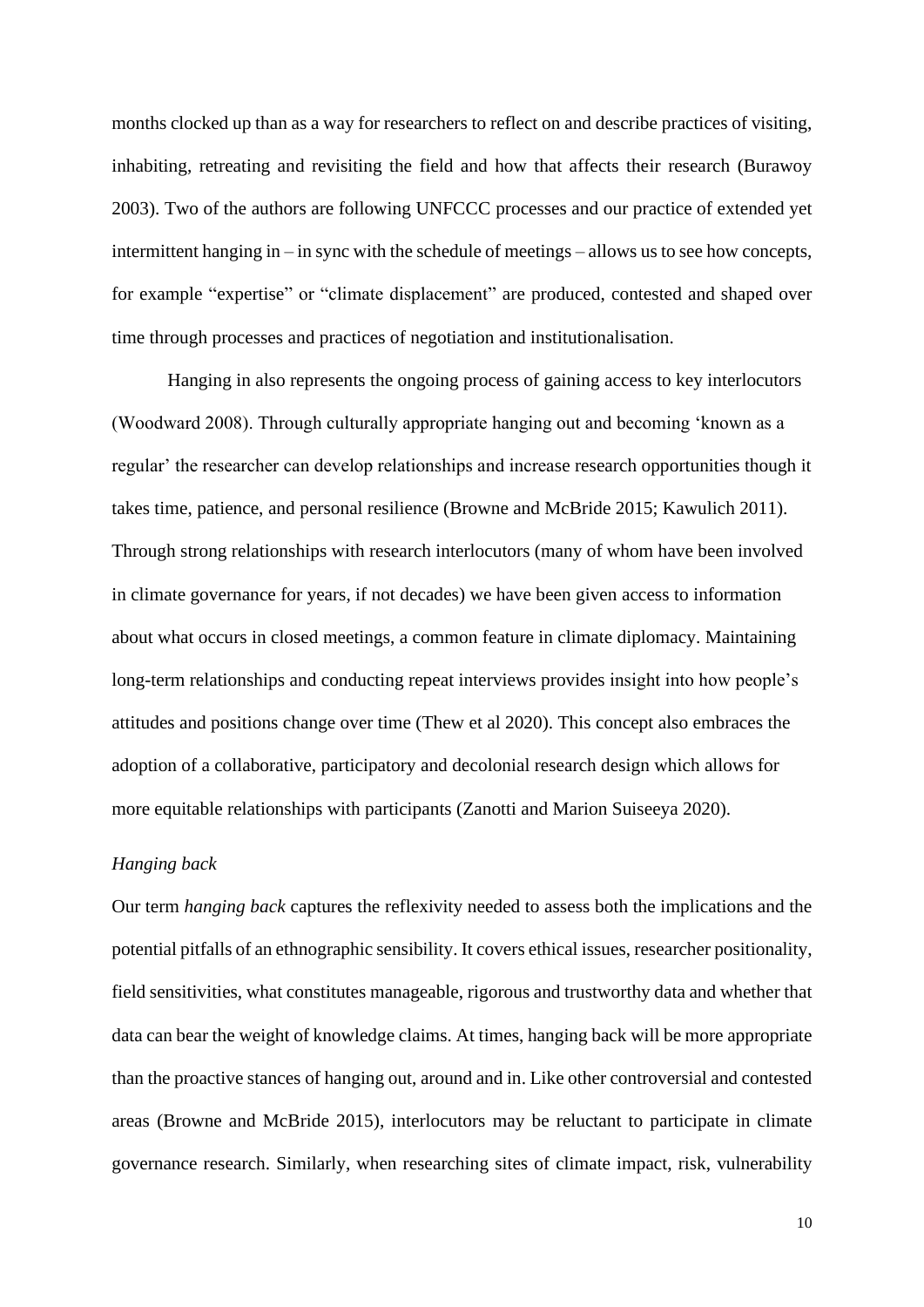and loss, researchers (particularly 'outsiders') should question whether their research techniques are appropriate and whether their research questions and outcomes are relevant, meaningful and/or useful to the people and places they are engaging with. The notion of hanging back captures the respect and empathy demanded by the adoption of an ethnographic sensibility (Schatz 2009).

Deploying an ethnographic sensibility is inherently relational: knowledge is acquired through what other people say and do in the presence of the researcher and what they allow the researcher to see. The transmission and the value of the data depend on the quality of each relationship in the field. Hanging out with people may encourage different expectations about the relationship and the role in the research with associated risks of confusion or backlash (Thaler 2021).

Boundary questions about when the researcher is and is not in the field can become blurred in ethnographic work confounding both researchers and interlocutors (Katz 1994). Each of us has experienced the embarrassment of moving a friendly encounter to the formal interview stage. During a UNFCCC meeting, one of the authors met an individual with a leading role in the negotiations at an informal party. As it was a social event, the author did not describe the research in any detail or ask for an interview. The next working day, the author bumped into the individual again. This time the author explained how much the individual's perspective and expertise could contribute to the research and asked if they could meet. The individual agreed to meet later the same day and so the author communicated the terms for participation verbally. The interlocutor consented to be interviewed but seemed somewhat surprised by the formal recitation of the process. We have all struggled with knowing how much to push beyond discomfort and how much to hang back when building trust with someone and the challenges of identifying the appropriate moment to introduce formality, especially when there are tight time constraints and the risk of missed opportunities.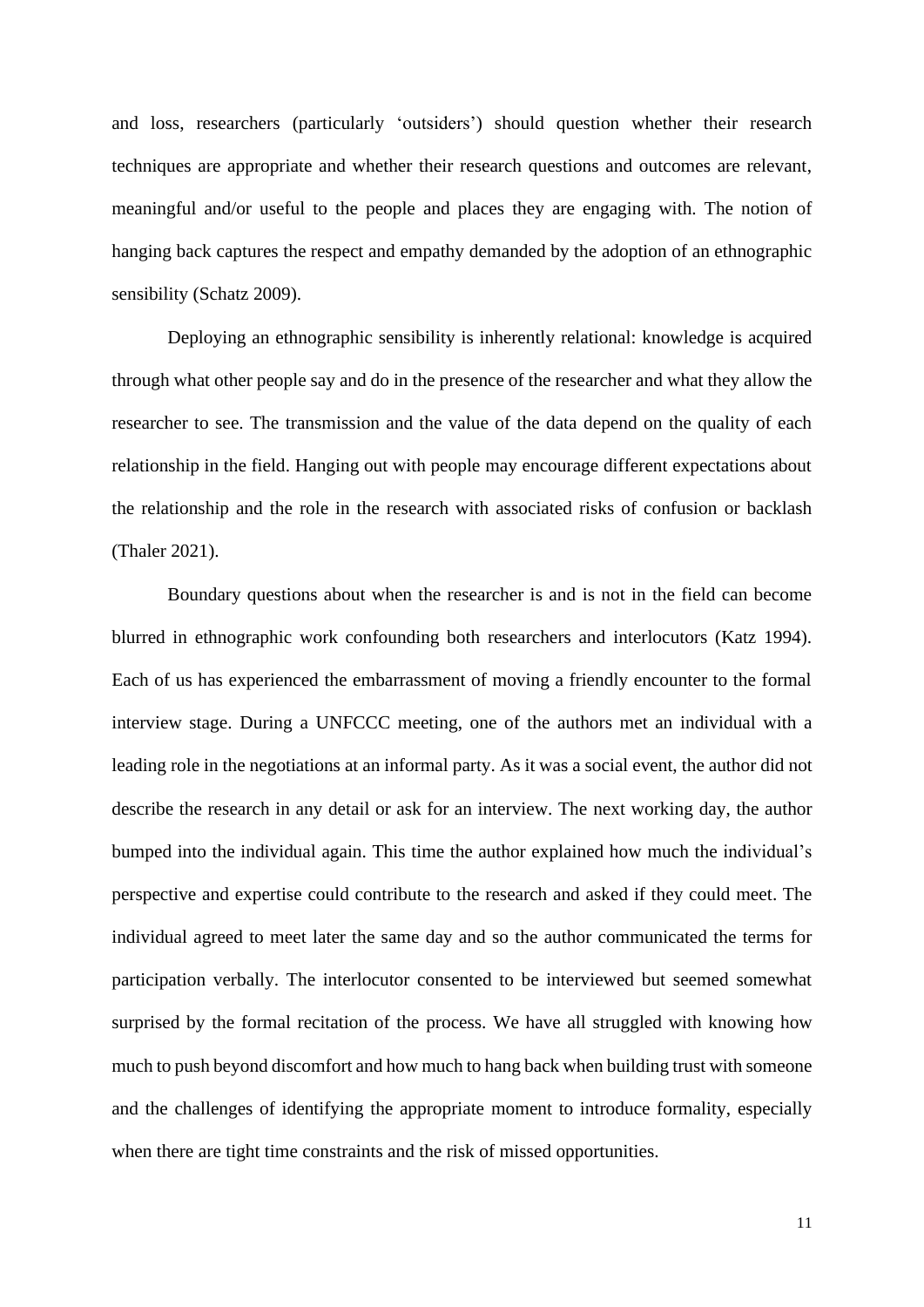In ethnographic studies, the researcher becomes the 'research instrument' (Jackson 2008) bringing positionality to the fore. This involves researchers disclosing any professional involvement with organisations they are researching and reflecting on the impact on their research of being thought of as an insider (Anderson 2016; Thaler 2021; Thew et al 2020). While a thorough discussion of our positionalities is beyond the scope of this paper, we acknowledge that the vignettes presented here are inherently shaped by our experiences as female, white researchers from the Global North. We are independent of the institutions we study but have developed relationships with interlocutors who sometimes become 'interviewees' as well as long-term friends. Reflections on positionality and the impact of our research are an ongoing endeavour.

# **Conclusions**

There has been a fruitful upsurge in the use of and reflection on ethnographic methodologies in research on environmental governance across disciplines. Qualitatively different information can be gleaned by an approach and techniques that delve deeper and think wider about meaning making activities and what constitutes data. In assembling a typology for deploying an ethnographic sensibility in fieldwork, we aim to encourage transparency in a research practice that we suspect is used more frequently than expressly acknowledged (Hitchings and Latham 2020). We seek also to enhance understanding and promote debate about the conceptual and methodological possibilities of deploying an ethnographic sensibility across different scales of governance, stages of the policy process and through decentering the types of actors examined. We leave some questions 'hanging over' for further research. While our focus here has been on the field and generation of data, more insight on the contribution of an ethnographic sensibility at other stages of the research project would be valuable. Finally, a sensibility to the role of the non-human and the relationship between materiality and meaning-making merits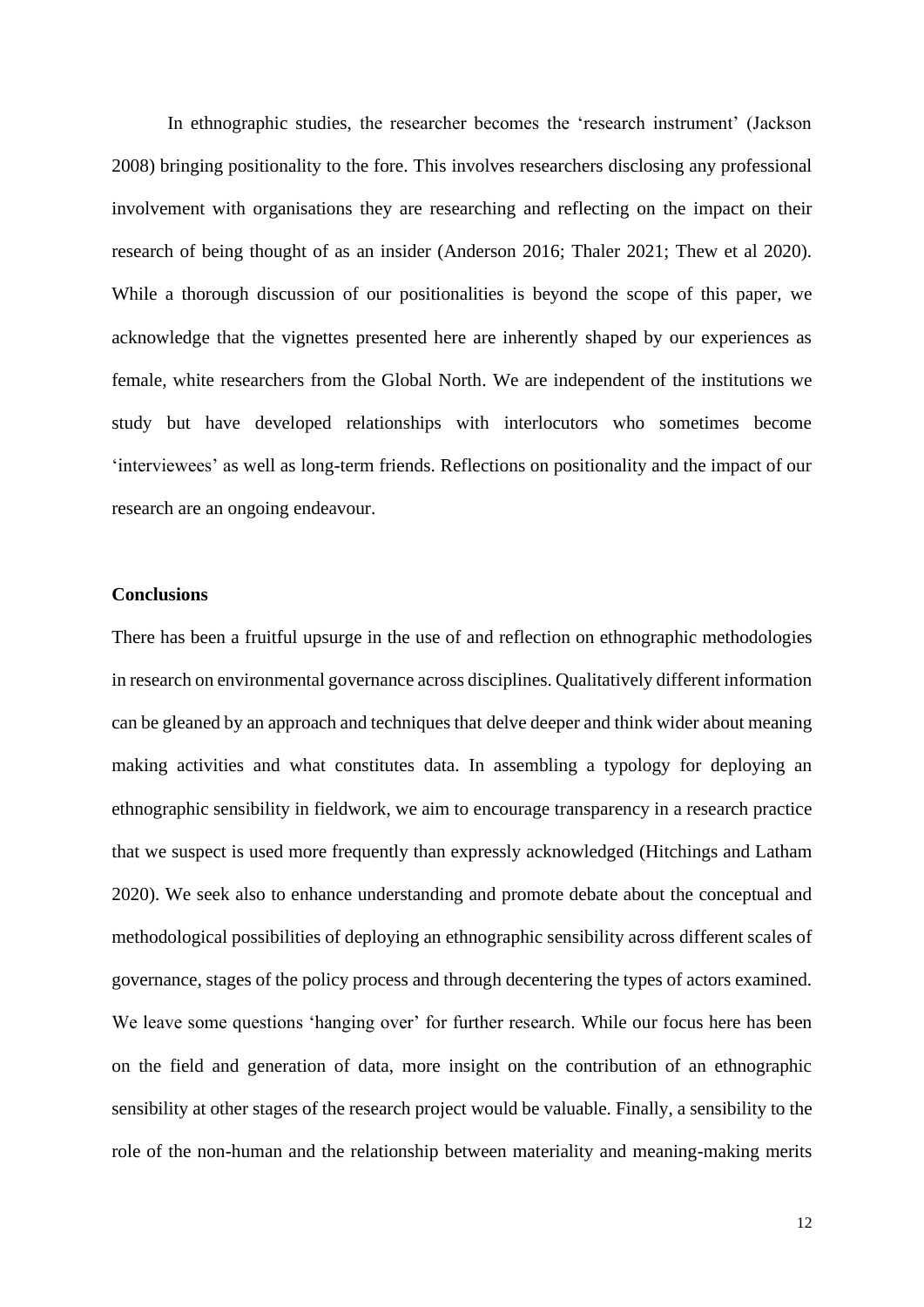further study as it is still at the early stages of its theoretical contribution to climate governance research.

#### **Author Bios**

Frances Butler is a PhD candidate in Geography at University College London. Her research explores the relationship between matter and climate responsibility in coastal Louisiana. Frances is also a Visiting Scholar at the ByWater Institute, Tulane University and her research is supported by the New Orleans Center for the Gulf South. Frances has a MSc (Distinction) in Climate Change Management from Birkbeck University and she was the joint winner of Birkbeck's 2014 sustainable futures prize. Before that, Frances worked in human rights research and policy and had an earlier career practising law.

Angelica Johansson is a PhD Candidate in Political Science at University College London. Her research explores the production of knowledge and policy in the United Nations Framework Convention of Climate Change, with a specific focus on Loss and Damage knowledge and policy. She takes an ethnographic approach where she, through immersion, follows the UN's policy cycle and observes relevant meetings and interview different stakeholders that engage in the process. Angelica has an MSc in Climate Change, Development and Policy from Sussex University and the Institute of Development Studies and a BA in Peace and Development from Uppsala University.

Lisa Vanhala is a Professor of Political Science at University College London. She is the PI on a European Research Council Starting Grant studying the Politics and Governance of Climate Change Loss and Damage. Her recent work on loss and damage and climate change litigation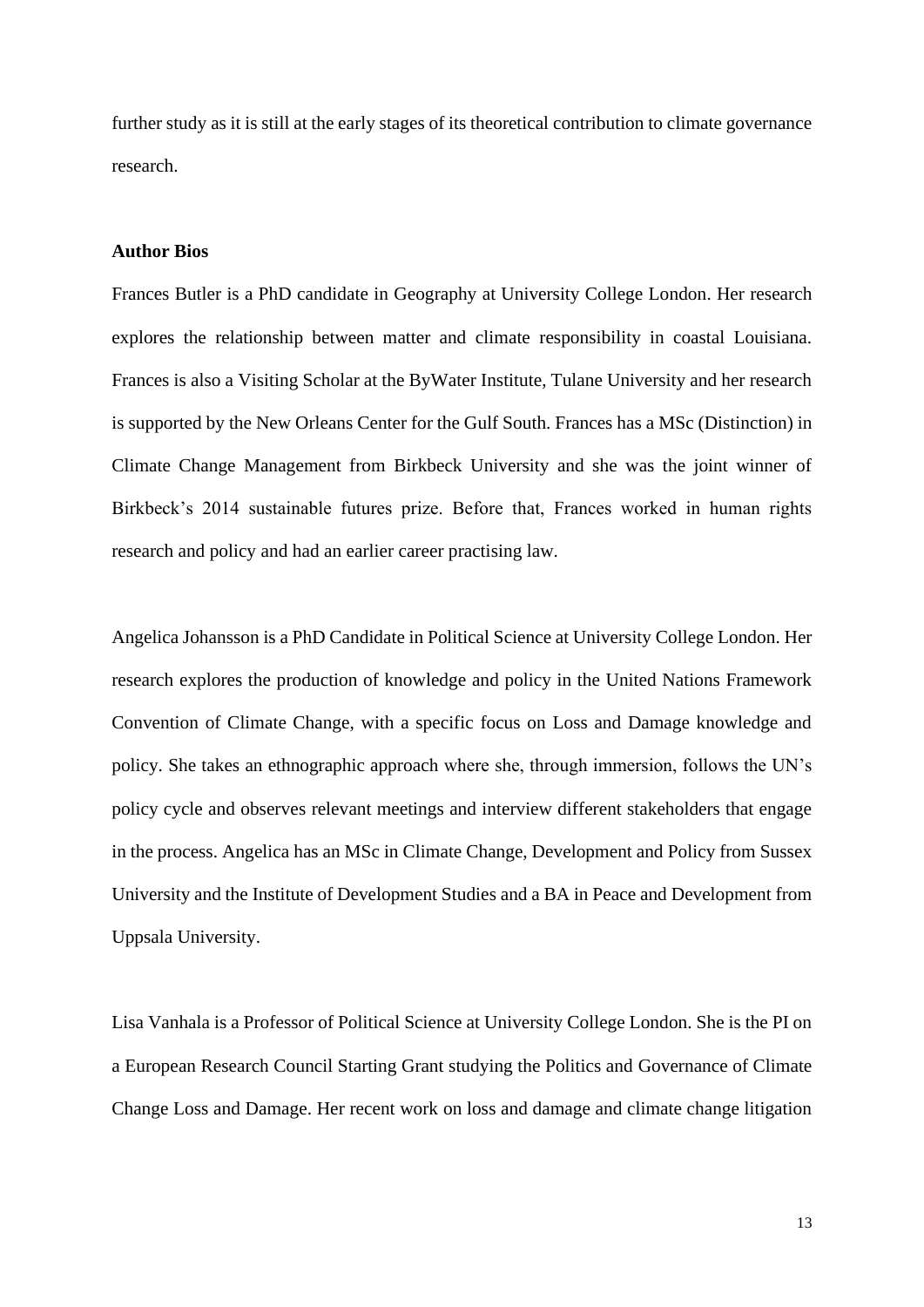has been published in *Global Environmental Change*, *Environmental Politics*, *Law & Policy*  and *WIRES Climate Change*.

# **References**

- Allan, Bentley. 2016. Producing the Climate: States, Scientists, and the Constitution of Global Governance Objects. *International Organisation* 71 (1): 1-32.
- Anderson, Zachary. 2016. Assembling the 'field': Conducting research in Indonesia's emerging green economy. *Austrian Journal of South - East Asian Studies*, 9(1), 173-179.
- Aykut, Stefan C. 2016. Taking a wider view on climate governance: Moving beyond the 'iceberg,' the 'elephant,' and the 'forest'. *Wiley Interdisciplinary Reviews: Climate Change* 7(3): 318-328.
- Barry, Andrew. 2013. *Material politics: Disputes along the pipeline*. Oxford: Blackwell.
- Bennett, Jane. 2010. *Vibrant matter: A Political Ecology of Things.* Durham and London: Duke University Press.
- Billo, Emily, and Alison Mountz. 2016. For Institutional Ethnography: Geographical Approaches to Institutions and the Everyday. *Progress in Human Geography* 40(2): 199-220.
- Browne, Brendan, and Ruari-Santiago McBride. 2015. Politically Sensitive Encounters: Ethnography, Access, and the Benefits of "Hanging Out." *Qualitative Sociology Review* 11 (1): 34-48.
- Brosius, Peter and Lisa Campbell. 2010. Collaborative event ethnography: conservation and development trade-offs at the fourth World Conservation Congress. *Conservation and Society* 8: 245–55.
- Brunnée, Jutta and Stephen Toope. 2010. *Legitimacy and legality in international law: An interactional account*. Cambridge University Press.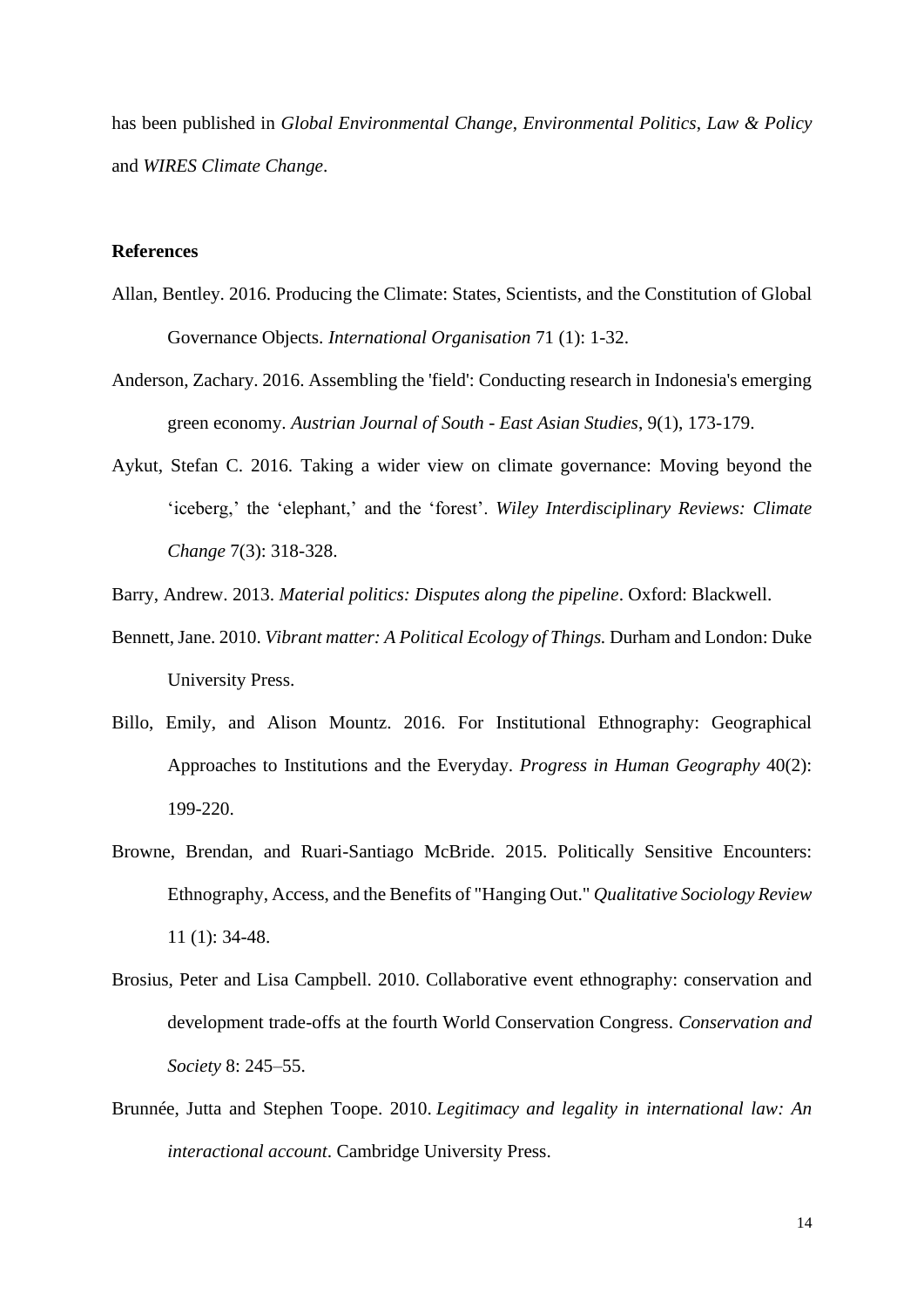- Bulkeley, Harriet and Peter Newell. 2015. *Governing Climate Change*. London and New York: Routledge.
- Burawoy, Michael. 2003. Revisits: An Outline of a Theory of Reflexive Ethnography. *American Sociological Review* 68(5): 645-679.
- Calliari, Elisa, Olivia Serdeczny, and Lisa Vanhala. 2020. Making Sense of the Politics in the Climate Change Loss & Damage Debate. *Global Environmental Change* 64: 102133.
- Campbell, Courtney. 2018. Space, place and scale: Human geography and spatial history in past and present. *Past and Present* 239(1), e23-e45.
- Clifford, James. 1988. *The Predicament of Culture: Twentieth-Century Ethnography, Literature, and Art*. Cambridge, MA: Harvard University Press.
- Cook, Ian, and Mike Crang. 1995. *Doing Ethnographies*. IBG Catmog, 58. London: Institute of British Geographers.
- Corson, Catherine, Lisa Campbell and Kenneth MacDonald. 2014. Capturing the Personal in Politics: Ethnographies of Global Environmental Governance. *Global Environmental Politics* 14 (3): 21-40.
- Corson, Catherine, Lisa Campbell, Peter Wilshusen and Noella Gray. 2019. Assembling Global Conservation Governance. *Geoforum,* 103: 56-65
- De Pryck, Kari. 2021**.** Intergovernmental Expert Consensus in the Making: The Case of the Summary for Policy Makers of the IPCC 2014 Synthesis Report. *Global Environmental Politics*, 21 (1): 108–129.
- Duffy, Rosaleen. 2014. What does Collaborative Event Ethnography tell us about Global Environmental Governance? *Global Environmental Politics* 14: 125-131.
- Ehrenstein, Véra. 2018. Carbon Sink Geopolitics. *Economy and Society* 47 (1): 162-186.
- Evans, Gillian, 2012. Practising participant observation: an anthropologist's account. *Journal of organizational ethnography*, 1(1): 96–106.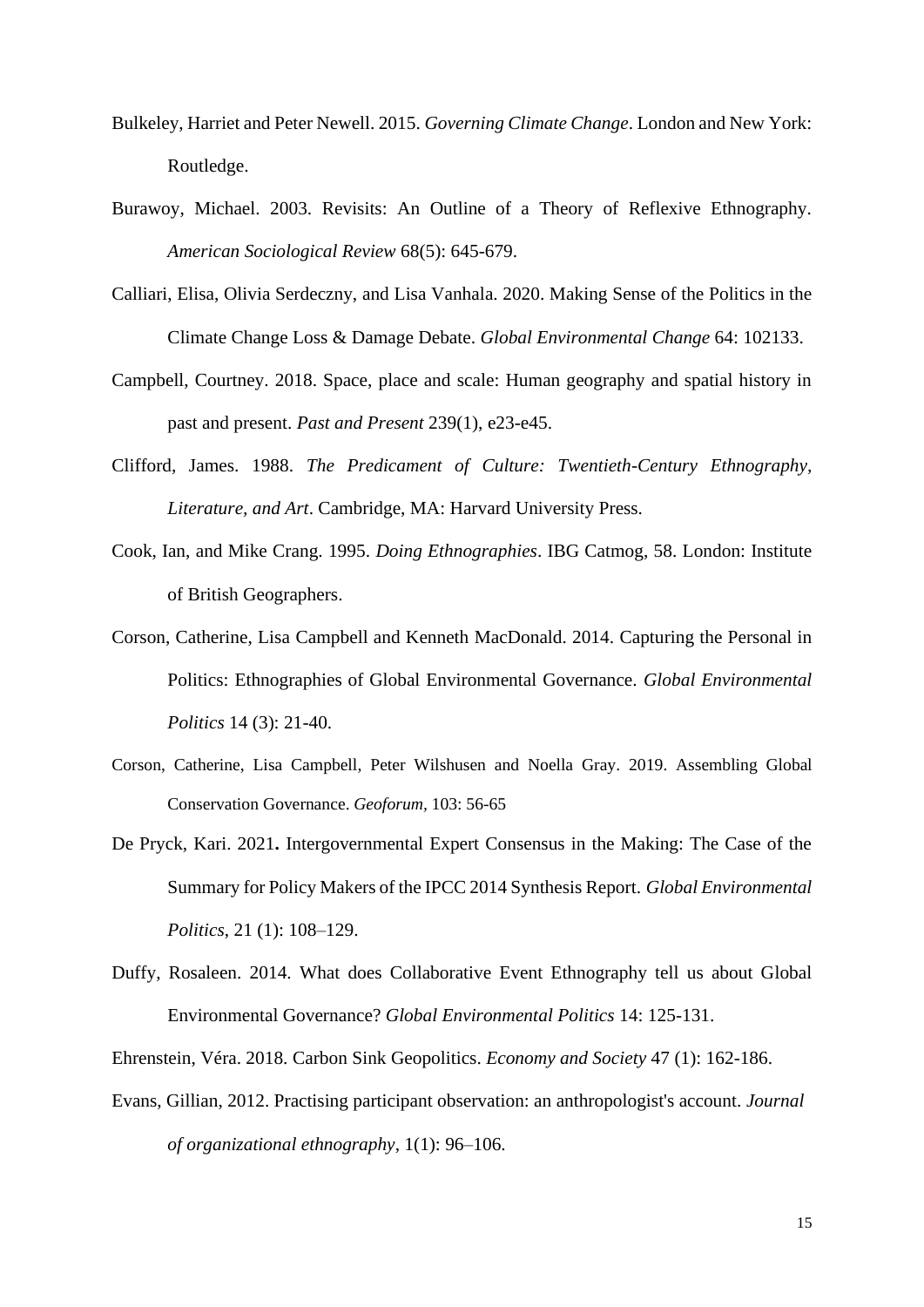- Fletcher, Robert; Dressler, Wolfram H; Anderson, Zachary R ; Büscher, Bram. 2018. Natural capital must be defended: green growth as neoliberal biopolitics, *The Journal of peasant studies*, 46(5), pp.1068–1095.
- Fujii, Lee Ann. 2014. Five Stories of Accidental Ethnography: Turning Unplanned Moments in the Field into Data. *Qualitative Research* 15 (4): 525-539.

Geertz, Clifford. 1998. Deep Hanging Out. *The New York Review of Books* 45 (16).

- Henderson, Hayley. 2016. Toward an Ethnographic Sensibility in Urban Research. *Australian Planner* 53: 28-36.
- Herzog, Lisa and Bernard Zacka. 2019. Fieldwork in Political Theory: Five Arguments for an Ethnographic Sensibility. *British Journal of Political Science, 49*(2), 763-784.
- Hitchings, Russell and Alan Latham. 2020. Qualitative Methods II: On the Presentation of 'Geographical Ethnography.' *Progress in Human Geography* 44 (5): 972-980.
- Holbraad, Martin and Morten Axel Pedersen. 2017. *The Ontological Turn: An Anthropological Exposition*. Cambridge: Cambridge University Press.
- Hughes, Hannah, and Alice Vadrot. 2019. Weighting the World: IPBES and the Struggle over Biocultural Diversity. *Global Environmental Politics* 19(2): 14-37.
- Jackson, Patrick (2006) Making Sense of Making Sense: Configurational Analysis and the Double Hermeneutic. In *Interpretation and Method: Empirical Research Methods and the Interpretive Turn*, edited by Yanow D. Schwartz-Shea P. Armonk, NY: M. E. Sharpe, pp. 264–280.
- Jinnah, Sikina. 2014. *Post-Treaty Politics: Secretariat Influence in Global Environmental* Governance. Cambridge: MIT Press.
- Katz, Cindi. 1994. Playing the Field: Questions of Fieldwork in Geography. *Professional Geographer* 46 (1): 67-72.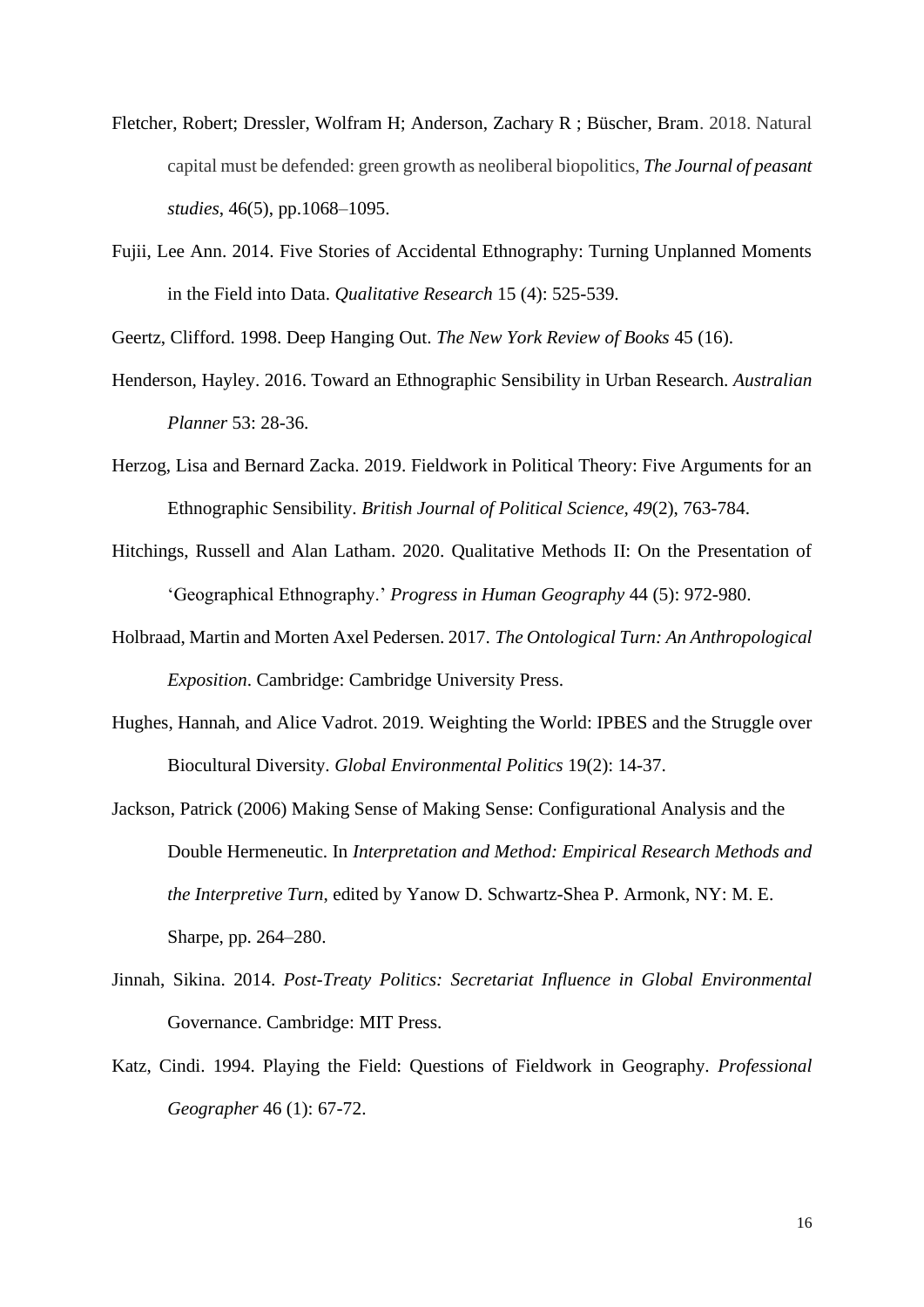- Kawulich, Barbara. 2011. "Gatekeeping: An Ongoing Adventure in Research." *Field Methods*  $3(1):57-76.$
- Knox, Hannah. 2020. *Thinking Like a Climate: Governing a City in Times of Environmental Change*. Durham, NC: Duke University Press.
- Kuus, Merje, 2013. Foreign Policy and Ethnography: A Sceptical Intervention. *Geopolitics*, 18(1), pp.115–131.
- Larsen, Peter Billie and Dan Brockington. 2018. Introduction: Rethinking the Boundaries of Conservation NGOs. In *The Anthropology of Conservation NGOs: Rethinking the Boundaries*, edited by P. B. Larsen and. Brockington, 1-17, Basingstoke: Palgrave MacMillan.
- Latour, Bruno. 2005. *Reassembling the Social: An Introduction to Actor-Network-Theory.* New York: Oxford University Press.

Lefebvre, Henri. 1991*. The Production of Space.* Oxford, UK: Blackwell.

- MacDonald, Kenneth. 2015. Nature for Money: The Configuration of Transnational Institutional Space for Environmental Governance. In *The Gloss of Harmony: The Politics of Policy Making in Multilateral Organizations*, edited by B. Müller, 227–252. London: Pluto Press
- MacKay, Joseph, and Jamie Levin. 2015. Hanging Out in International Politics: Two Kinds of Explanatory Political Ethnography for IR. *International Studies Review* 17: 163-188.
- Marcus, George. 1995. Ethnography in/of the world system: the emergence of multi-sited ethnography. *Annual Review of Anthropology* 24: 95-117.

Marion Suiseeya, Kimberly and Laura Zanotti. 2019. Making Influence Visible: Innovating Ethnography at the Paris Climate Summit. *Global Environmental Politics* 19: 38-60.

Massey, Doreen. 1994. *Space, Place and Gender,* Cambridge, UK and Malden, MA: Polity Press.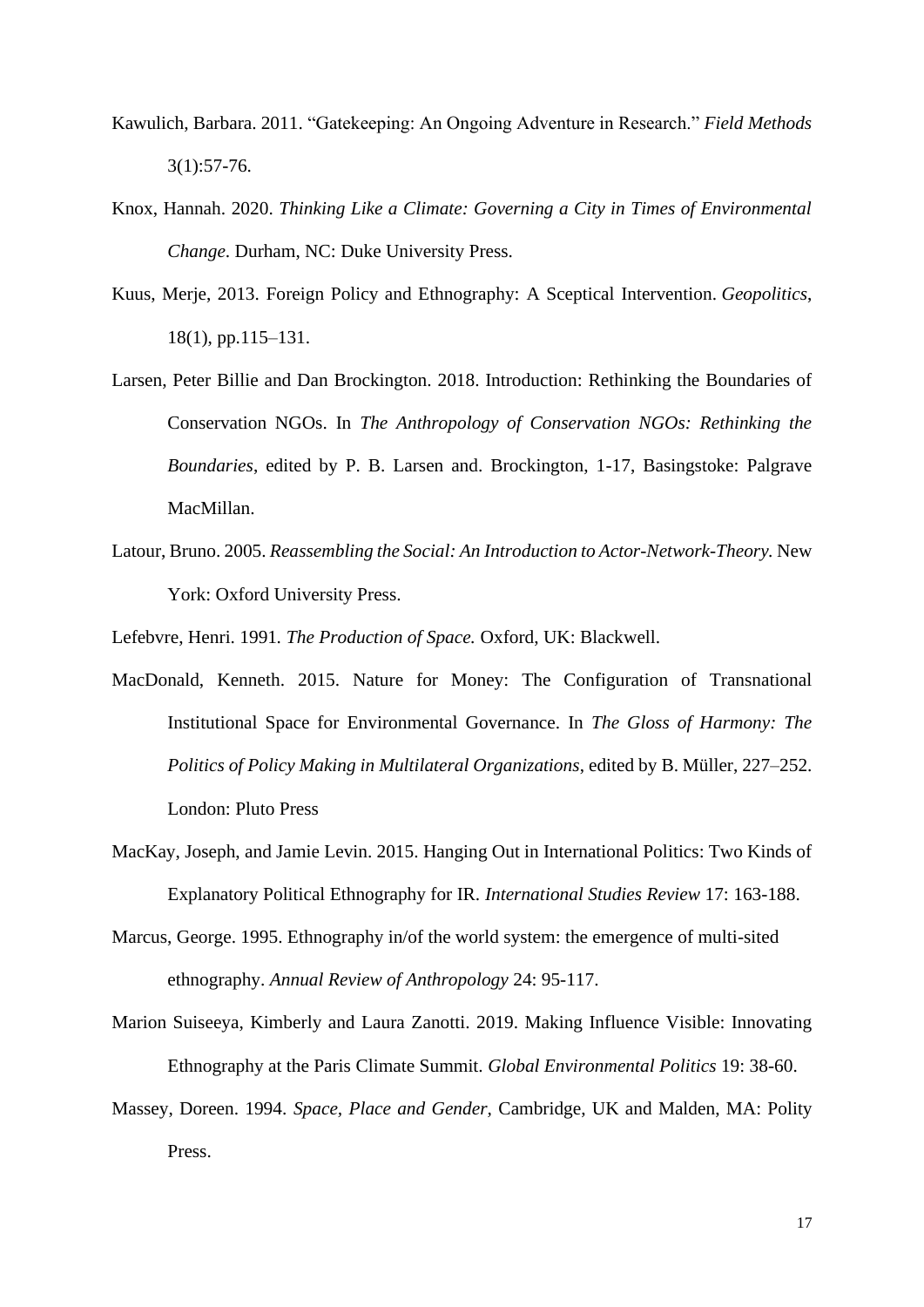- Merry, Sally Engle. 2006. New Legal Realism and the Ethnography of Transnational Law. *Law & Social Inquiry* 31(4): 975-995.
- Naquin, Albert, Amy Lesen and Kristina Peterson. 2018. "We Can't Give Up:" A Conversation About Community Engagement. In *Scientists, Experts, and Civic Engagement: Walking a Fine Line.* Edited by Amy E. Lesen. London: Routledge.
- Nair, Deepak, 2021. "Hanging Out" while Studying "Up": Doing Ethnographic Fieldwork in International Relations. *International Studies Review*, doi: 10.1093/isr/viab001.
- Naylor, Lindsay, Michelle Daigle, Margaret Marietta Ramírez, and Mary Gilmartin. 2018. Interventions: Bringing the Decolonial to Political Geography. *Political Geography* 66: 199-209.
- Nielsen, Jonas and Sarah D'haen. 2014. Asking about climate change: reflections on methodology in qualitative climate change research published in Global Environmental Change since 2000, *Global Environmental Change*, 24 pp. 402-409.
- O'Neill, Kate, Erika Weinthal, Kimberly Marion Suiseeya, Steven Bernstein, Avery Cohn, Michael Stone, and Benjamin Cashore. 2013. Methods and Global Environmental Governance. *Annual Review of Environment and Resources* 38: 441-471.
- O'Neill, Kate and Peter Haas. 2019. Being There: International Negotiations as Study Sites in Global Environmental Politics. *Global Environmental Politics* 19 (2): 4-13.
- O'Reilly, Jessica. 2018. The Substance of Climate: Material Approaches to Nature under Environmental Change. *Wiley Interdisciplinary Reviews: Climate Change*, *9*(6), e550.
- Pader, Ellen. 2014. Seeing with an Ethnographic Sensibility. *In Interpretation and Method,*  edited by Dvora Yanow and Peregrine Schwartz-Shea, 194-208. Armonk: M.E. Sharpe.
- Paterson, Matthew. 2019. Using Negotiation Sites for Richer Collection of Network Data, *Global Environmental Politics* 19 (2): 81-92.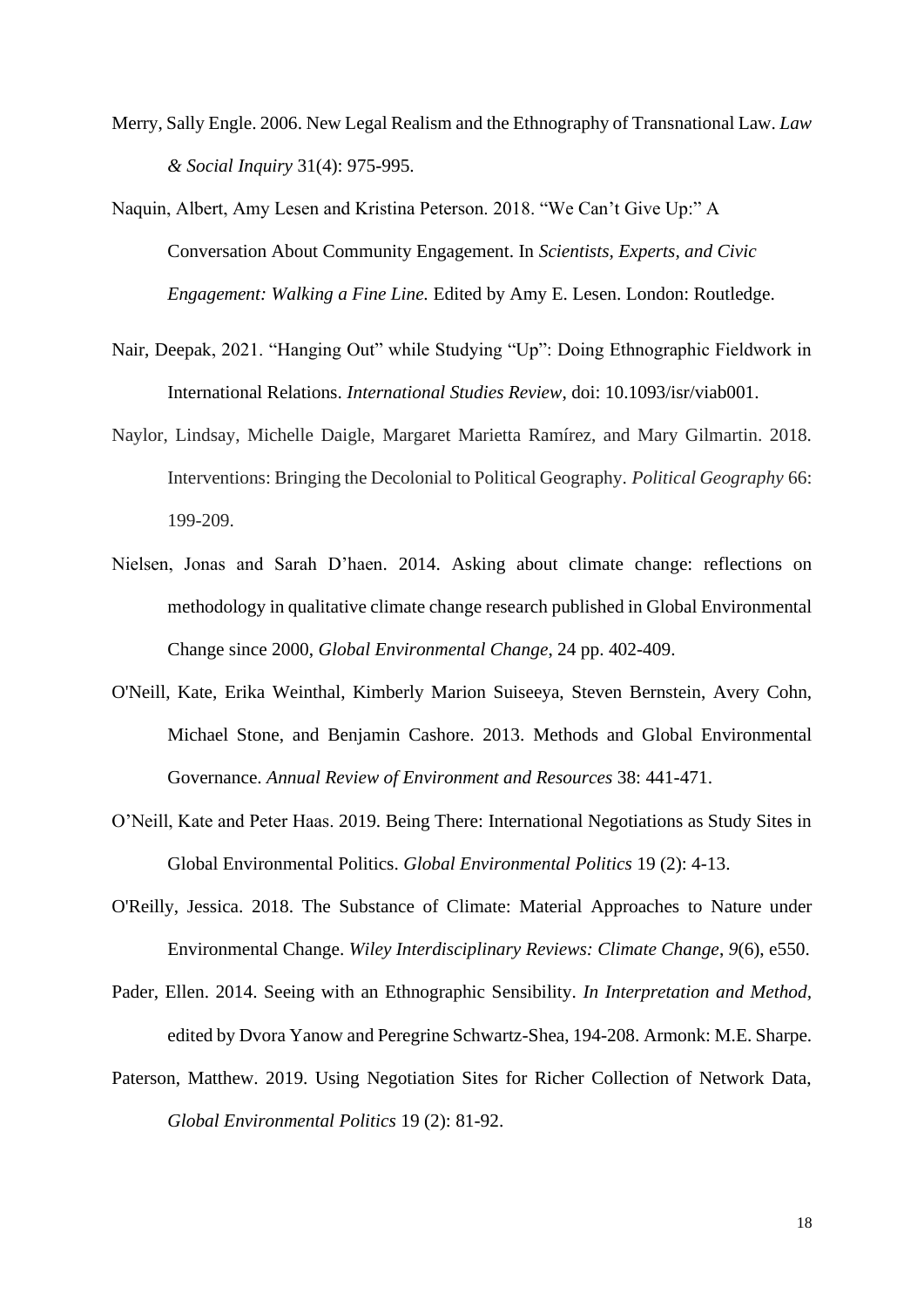- Poulsen, René Taudal, Stefano Ponte, Judith van Leeuwen and Nishatabbas Rehmatulla 2021. The Potential and Limits of Environmental Disclosure Regulation: A Global Value Chain Perspective Applied to Tanker Shipping. *Global Environmental Politics* 21(2): 1-22.
- Popke, Jeff. 2009. Geography and ethics: non-representational encounters, collective responsibility and economic difference. *Progress in Human Geography*, 33(1): 81-90.
- Ramírez-i-Ollé, Meritxell. 2020. *Into the woods: An epistemography of climate change*.: Manchester: Manchester University Press.
- Richardson, Lizzie and Tatiana Thieme. 2018. Planning Working Futures: Precarious Work through Carceral Space. *Social and Cultural Geography* 21(1): 25-44.
- Schatz, Edward. 2009. Ethnographic Immersion and the Study of Politics. In *Political Ethnography: What Immersion Contributes to the Study of Power, edited by Edward* Schatz, 1-22*.* Chicago: University of Chicago Press.
- Sedlačko, Michal. 2017. Conducting Ethnography with a Sensibility for Practice. In: Jonas M., Littig B., Wroblewski A. (eds) *Methodological Reflections on Practice Oriented Theories*. Springer, Cham.
- Simmons, Erica and Nicholas Smith. 2017. Comparison with an Ethnographic Sensibility. *PS: Political Science and Politics* 50: 126-130.
- Stengers, Isabelle. 2010. Including Non-humans in Political Theory: Opening Pandora's Box? In *Political Matter: Technoscience, Democracy, and Public Life*, edited by Bruce Braun and Sarah Whatmore, 3‐33. Minneapolis: University of Minnesota Press.
- Thaler, Gregory. 2021. Ethnography of Environmental Governance: Towards an Organizational Approach. *Geoforum* 120: 122-131.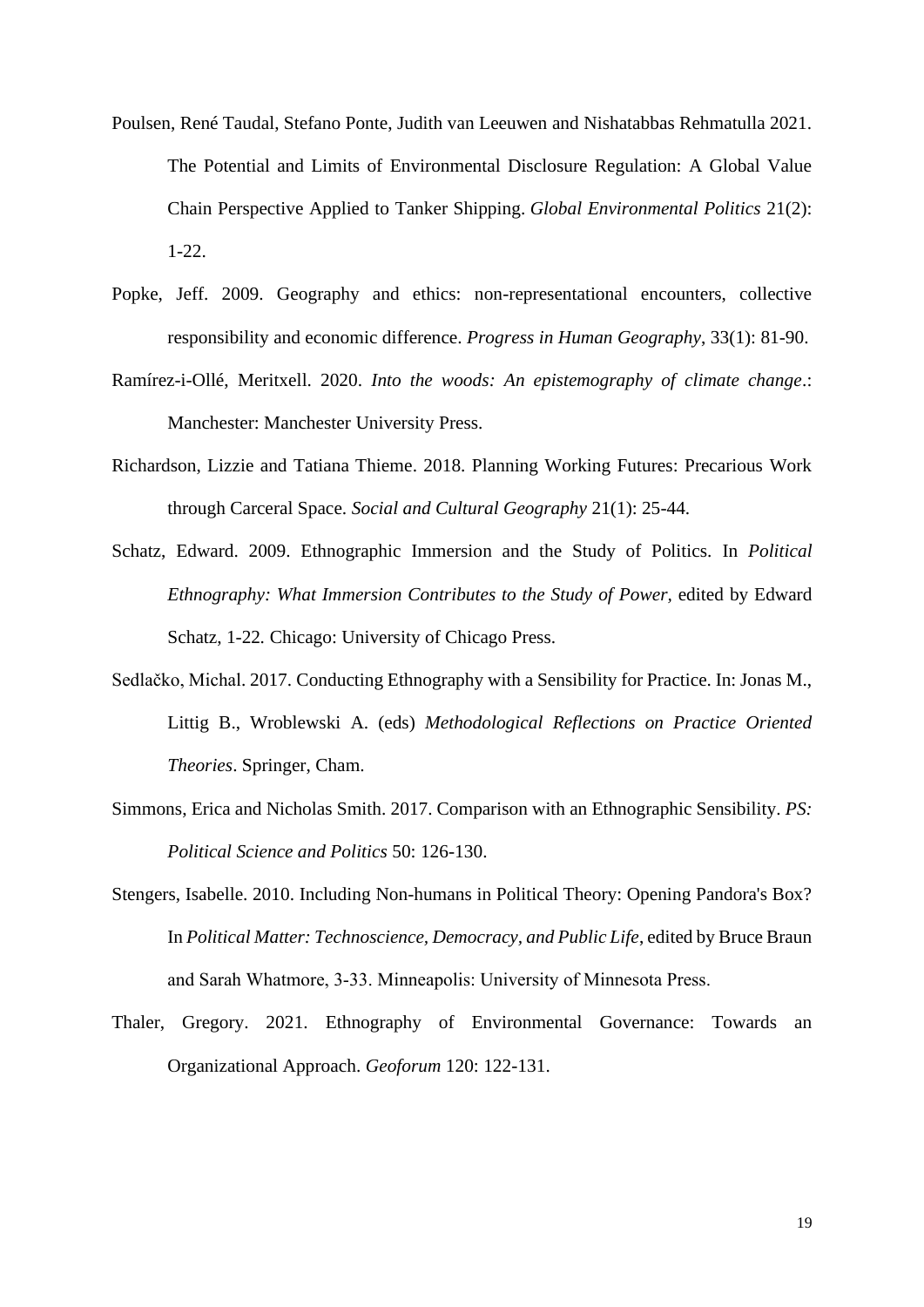- Thew, Harriet, Lucie Middlemiss, and Jouni Paavola. 2020. "Youth is not a political position": Exploring Justice Claims-making in the UN Climate Change Negotiations. *Global Environmental Change* 61: 102036.
- Vrasti, Wanda. 2008. The Strange Case of Ethnography and International Relations. *Millennium Journal of International Studies* 37(2): 279–301.
- Walker-Crawford, Noah. 2019. "Shifting Climates of Responsibility: Facing Environmental Disaster in the High Andes", in Taks, J. and Alzugaray, S. (eds.) *Anthropological Contributions for Sustainable Futures*. Montevideo: Universidad de la República Uruguay, pp. 77-80.
- Woodward, Kath. 2008. Hanging out and Hanging about: Insider/outsider Research in the Sport of Boxing. *Ethnography*, 9(4): 536–560.
- Zanotti, Laura and Kimberly Marion Suiseeya. 2020. Doing Feminist Collaborative Event Ethnography. *Journal of Political Ecology,* 27(1): 961-987.